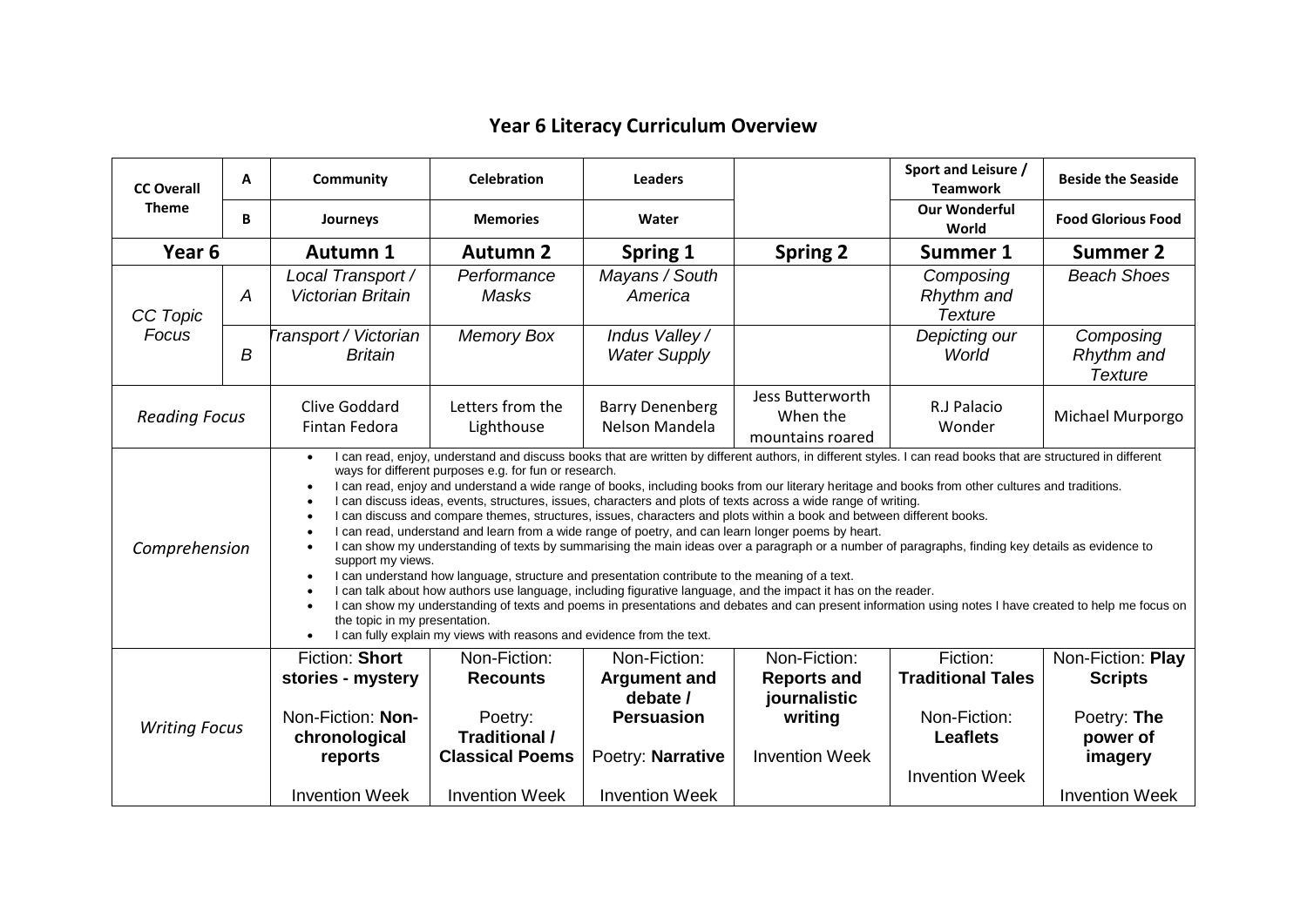| Alan Peat<br><b>Sentences</b> | <b>Short Mysteries:</b><br>Refer to AP Guide<br><b>Non Chron Reports:</b><br>Noun,<br>who/which/where,<br><b>BOYS</b><br>The question is: ?<br>Classification                                                                                                                                                                                                                                                                                                                                                                                                                                                                                                                                                                                                                                                                                                                                                                                                                                                                                                                                                                                                                                                                                                                                                                                                                                                                                                                                                                                                                                                                                                                                                                                                                                       | <b>Recounts:</b><br>Time starters<br>Outside (inside);<br>List sentence!<br>Emotion - consequence<br>Some; others<br>(verb)ed next (verb)ed |                     | Arguments /<br><b>Persuasion:</b><br>'ly' words<br>Same word end of two<br>sentences<br>How would you feel?<br><b>Certainty Statement</b><br><b>Numbers</b><br>Same word before and<br>after semicolon |           | Reports /<br>Newspapers:<br>Main Point Summary;<br>Alliteration;<br>Question?;<br><b>Emotive Exclamation!</b><br>Ending<br>V(ed) next V(ed) | <b>Traditional Tales:</b><br>Refer to AP Guide<br>Information /<br>Leaflets:<br>Noun, who / which /<br>were,;<br>BOYS;<br>The Question is: ?.<br>Classification<br>Experts<br>The more, the more | <b>Play Scripts:</b><br>2A sentences<br><b>Short Sentence</b><br>The more, the more<br>Refer to AP Guide |
|-------------------------------|-----------------------------------------------------------------------------------------------------------------------------------------------------------------------------------------------------------------------------------------------------------------------------------------------------------------------------------------------------------------------------------------------------------------------------------------------------------------------------------------------------------------------------------------------------------------------------------------------------------------------------------------------------------------------------------------------------------------------------------------------------------------------------------------------------------------------------------------------------------------------------------------------------------------------------------------------------------------------------------------------------------------------------------------------------------------------------------------------------------------------------------------------------------------------------------------------------------------------------------------------------------------------------------------------------------------------------------------------------------------------------------------------------------------------------------------------------------------------------------------------------------------------------------------------------------------------------------------------------------------------------------------------------------------------------------------------------------------------------------------------------------------------------------------------------|---------------------------------------------------------------------------------------------------------------------------------------------|---------------------|--------------------------------------------------------------------------------------------------------------------------------------------------------------------------------------------------------|-----------|---------------------------------------------------------------------------------------------------------------------------------------------|--------------------------------------------------------------------------------------------------------------------------------------------------------------------------------------------------|----------------------------------------------------------------------------------------------------------|
| Spoken Language               | I can ask specific reasoned questions to improve my<br>$\bullet$<br>understanding.<br>I can participate in discussions about books that are<br>$\bullet$<br>read to me and those that I can read, building on my<br>own and others' ideas and challenging views<br>courteously and with clear reasoning.<br>I can explain and discuss my understanding of what I<br>have read, including through formal presentations and<br>debates in pairs, groups and the whole class,<br>maintaining a focus on the topic and using notes where<br>necessary.<br>I can perform my own compositions to a range of<br>audiences, using appropriate intonation, volume, and<br>movement so that the meaning is clear.                                                                                                                                                                                                                                                                                                                                                                                                                                                                                                                                                                                                                                                                                                                                                                                                                                                                                                                                                                                                                                                                                             |                                                                                                                                             | <b>Word Reading</b> |                                                                                                                                                                                                        | $\bullet$ | I can read aloud and understand the meaning of the<br>words on the Year 5/6 list.                                                           |                                                                                                                                                                                                  |                                                                                                          |
| Writing -<br>Composition      | I can change my writing to fit the audience and purpose and choose the correct form and change the language and sentence length for the<br>$\bullet$<br>purpose.<br>I can plan my writing by recording my first thoughts and building on those ideas using what I have read or need to find out about as necessary.<br>$\bullet$<br>I can plan a detailed character and/or setting to have an effect on the reader and use ideas from what I have read, heard and seen in other<br>$\bullet$<br>stories, plays or films.<br>I can use grammar and vocabulary which is suited to the purpose of my writing.<br>$\bullet$<br>I can write pieces describing settings, characters and atmosphere and include speech that helps picture the character's personality or mood as<br>$\bullet$<br>well as moving the action forward.<br>I can draft and write by accurately précising longer passages.<br>$\bullet$<br>I can use different techniques to make my writing flow and link paragraphs.<br>$\bullet$<br>I can set out my work using headings, sub-headings, columns, tables or bullet points to structure the text and to guide the reader.<br>$\bullet$<br>I can give reasoned feedback on mine and others' work to improve it.<br>$\bullet$<br>I can give reasoned feedback on a text and suggest changes to vocabulary, grammar and punctuation to make the meaning clearer.<br>$\bullet$<br>I can mark and edit work to have the correct tense throughout.<br>$\bullet$<br>I can mark and edit work to have the correct subject and verb agreement.<br>I can read work looking for spelling errors and correct them using a dictionary.<br>I can proof-read for punctuation errors, including use of semi-colons, colons, dashes, punctuation of bullet points in lists, and use of hyphens. |                                                                                                                                             |                     |                                                                                                                                                                                                        |           |                                                                                                                                             |                                                                                                                                                                                                  |                                                                                                          |